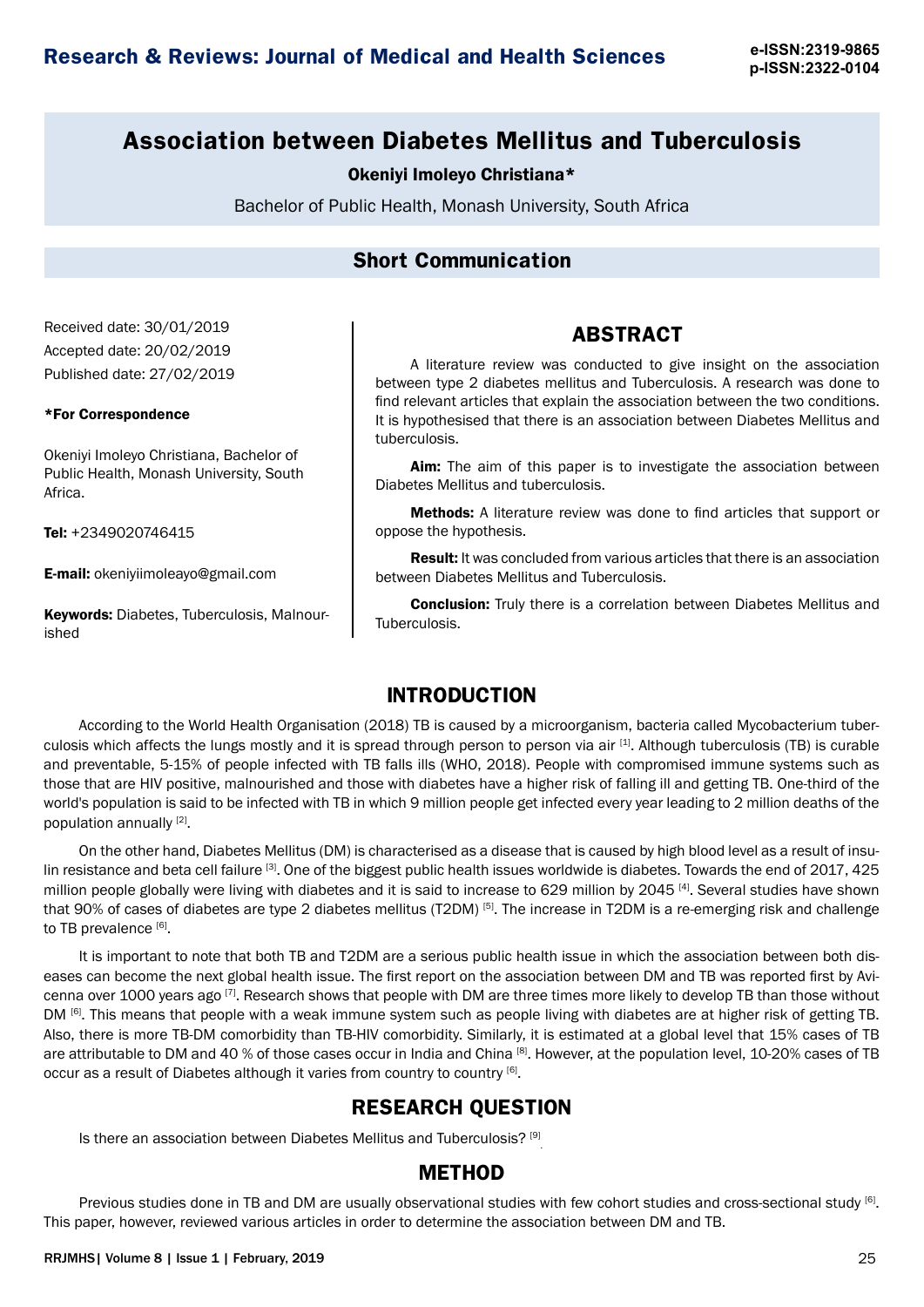## **SELECTION CRITERIA**

A literature review was conducted between 10<sup>th</sup> of November 2018 to 25<sup>th</sup> of November 2018 drawing studies from Monash University South Africa database. Articles were gotten from Google scholar and PubMed. The key terms used in this paper included Diabetes, Tuberculosis, Risk factor, Association and public health issue globally. The articles included in this paper were articles that were published between 2012-2018. Also, articles that are written in English language and that consisted of the key terms were the ones considered for this paper. A lot of studies and articles were searched for; however, only 12 articles were used in this paper.

# **RESULTS**

Several studies have proven the association between DM and TB. From those studies, it was revealed that people with DM are three times at higher risk of developing TB than those without DM. Due to this, the WHO and International Union against TB and Lung Disease have acknowledged the fact that there should be a joint control and management of both TB and DM [10].

#### Does diabetes cause Tb?

From a systematic review of 13 observational studies, it was found out that DM increases the risk of TB by three-fold (relative risk 3.11; 95% CI 2.27-4.26) <sup>[6]</sup>. There is a correlation between DM and TB mainly due to the weak immune system of diabetes patients which makes them more susceptible to getting infections such as TB  $^{[7]}$ . As a matter of fact, people living with diabetes suffer from a lot of pulmonary abnormalities which leads to delayed clearance of microorganisms from the respiratory system which aids the spread on infections in the host  $[2]$ . This is because people with diabetes have high blood glucose level which tends to compromise their immune system and does not allow their body to fight off TB [11]. Similarly, people with diabetes are said to be hyperglycemic, and research has proven that hyperglycemia helps in the growth of tuberculosis bacilli [6]. However, not everyone with diabetes has a weak immune system. Hence, it is important to maintain and monitor blood glucose level [12].

#### Does TB cause diabetes?

Surinder Pal Singh, et al. asserts that the association between TB and DM is bidirectional [13]. This is because one of the anti-tubercular drugs rifampicin is said to interfere with the metabolism of oral hypoglycemic agents, thereby affecting glycaemic control, hence making TB drug a risk factor for DM [13]. On the other hand, the Centre for Diabetes and Endricronology claims that TB does not cause diabetes. This is because a lot of people stay undiagnosed with diabetes [11]. Hence, people with undiagnosed DM may have very high blood glucose levels. Therefore, when patients with undiagnosed DM get diagnosed with TB, they assume the TB facilitated the development of the DM. But on the contrary to their belief, they have had DM before the TB. Although, having TB can also increase blood glucose levels as well as some TB drugs? Also, TB is known to worsen diabetic state, this is because tuberculosis can lead to glucose intolerance which may predispose one to DM [14]. A study shows that TB is detrimental to insulin production, however little is known about insulin resistance as a risk factor for TB [8].

## **CONCLUSION**

The result of this study shows that, there is truly an association between DM and TB. This is because all the papers reviewed concluded that, DM patients are at higher risk of getting TB due to compromised immune system. But, only few papers claimed that TB is a risk factor for DM. Therefore, DM is now considered one of the most common causes of a compromised immune system that favors TB. However, more study is still needed to determine if truly tuberculosis is a risk factor for diabetes as different study oppose and support the claim. This shows that it is still unclear how tuberculosis is a risk factor for diabetes. Hence, more research is needed in this area.

## **REFERENCES**

- 1. Tuberculosis. World Health Organization 2018.
- 2. Ahmed M, et al. Association between Pulmonary Tuberculosis and Type 2 Diabetes in Sudanese Patients. Int J Mycobacteriol 2017;6:97-101.
- 3. Mkele G. A review of metformin and its place in the diabetes guidelines. South Africa Pharmacol Prac 2013;55:504-506.
- 4. Forouhi G, et al. Dietary and nutritional approaches for prevention and management of type 2 diabetes. J Bio Med 2018;361:1-9.
- 5. Sahadew N. An explorative review of the distribution, incidence, prevalence, diabetes-related amputations and defaulters of patients with diabetes mellitus and podiatrists in the public health care sector of KwaZulu-natal. 2016;1-108.
- 6. Restrepo BI. Diabetes and tuberculosis. Microbiol Spect 2017;4:1-19.
- 7. Agarwal AK, et al. The association between diabetes and tuberculosis may be the next challenge for global tuberculosis control worldwide. Ind J Endocrine Metab 2016;20:732-733.